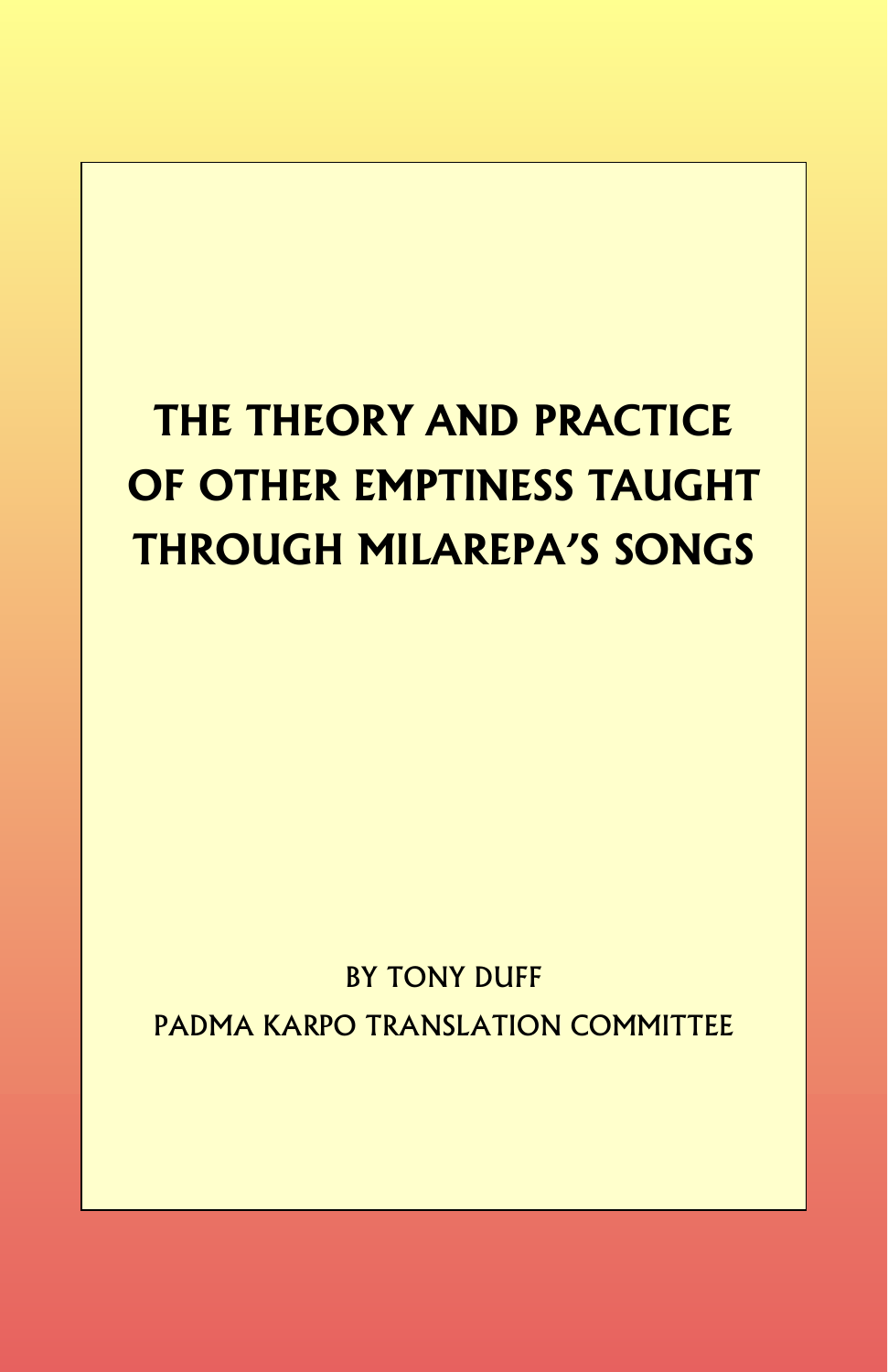Copyright © 2011 Tony Duff. All rights reserved. No portion of this book may be reproduced in any form or by any means, electronic or mechanical, including photography, recording, or by any information storage or retrieval system or technologies now known or later developed, without permission in writing from the publisher.

Excerpts from the oral teachings of Karma Kagyu Khenpo Tsultrim Gyatso have been used not only with his permission but at his command.

First edition, November 2011 ISBN: paper book 978-9937-572-10-1 ISBN: e-book 978-9937-572-11-8

Janson typeface with diacritical marks and Tibetan Classic Chogyal typeface designed and created by Tony Duff, Tibetan Computer Company http://www.pktc.org/tcc

Produced, Printed, and Published by Padma Karpo Translation Committee P.O. Box 4957 Kathmandu NEPAL

Committee members for this book: translation and composition, Lama Tony Duff; editorial, Tom Anderson; cover design, Christopher Duff.

Web-site and e-mail contact through: http://www.pktc.org/pktc or search Padma Karpo Translation Committee on the web.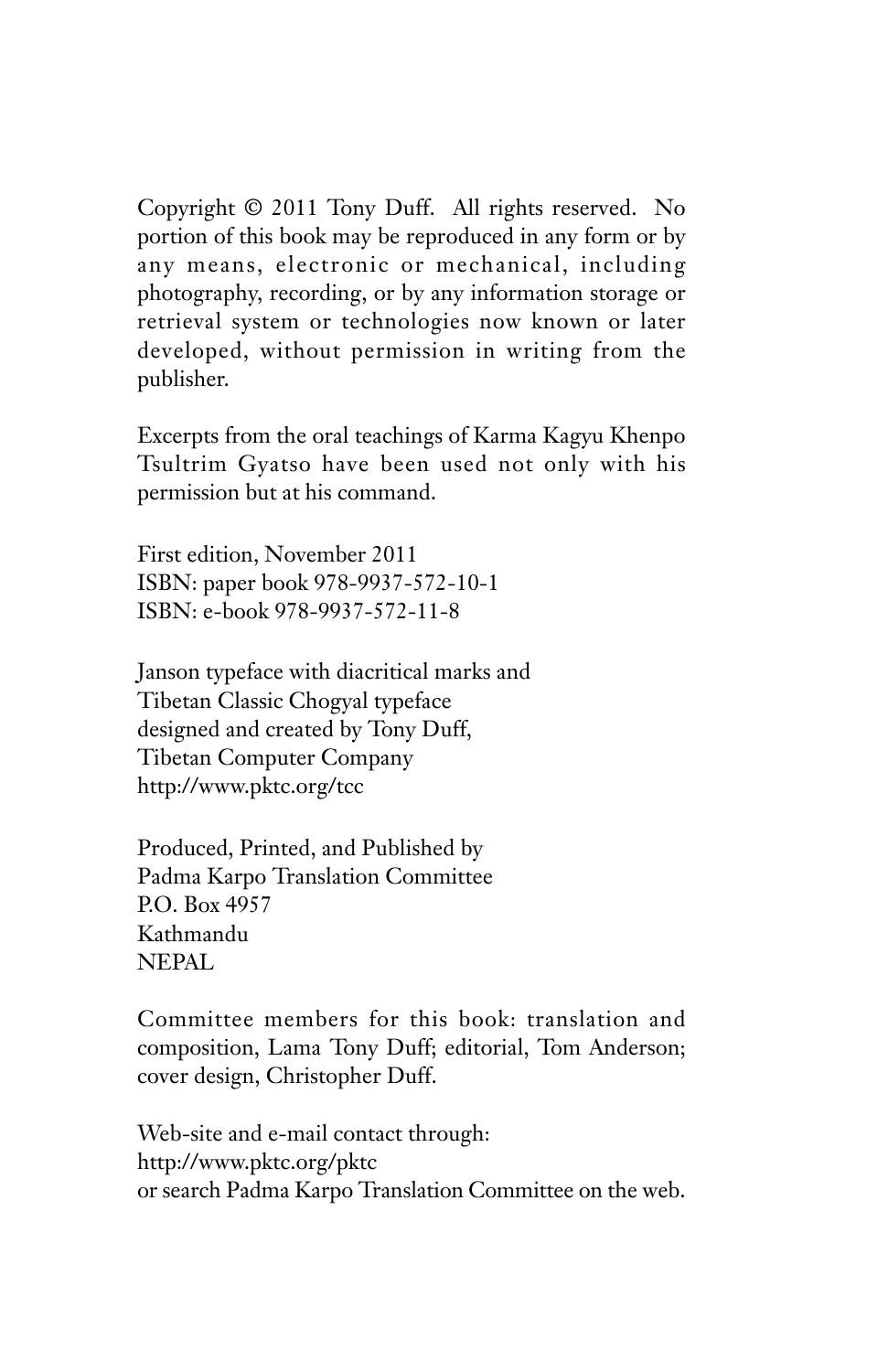# **CONTENTS**

| The Texts Included in the Book  xviii                                                |
|--------------------------------------------------------------------------------------|
| About Other Emptiness  xxiv                                                          |
|                                                                                      |
| THE THEORY OF OTHER EMPTINESS  1                                                     |
| A SONG OF MILAREPA: AN AUTHENTIC EXPRESSION<br>OF THE MIDDLEWAY  15                  |
| THE THEORY AND PRACTICE OF OTHER EMPTINESS<br>UNDERSTOOD THROUGH MILAREPA'S SONG "AN |
| AUTHENTIC EXPRESSION OF THE MIDDLE WAY". 25                                          |
|                                                                                      |
|                                                                                      |
| Supporting Scripture for Other Emptiness  41                                         |
|                                                                                      |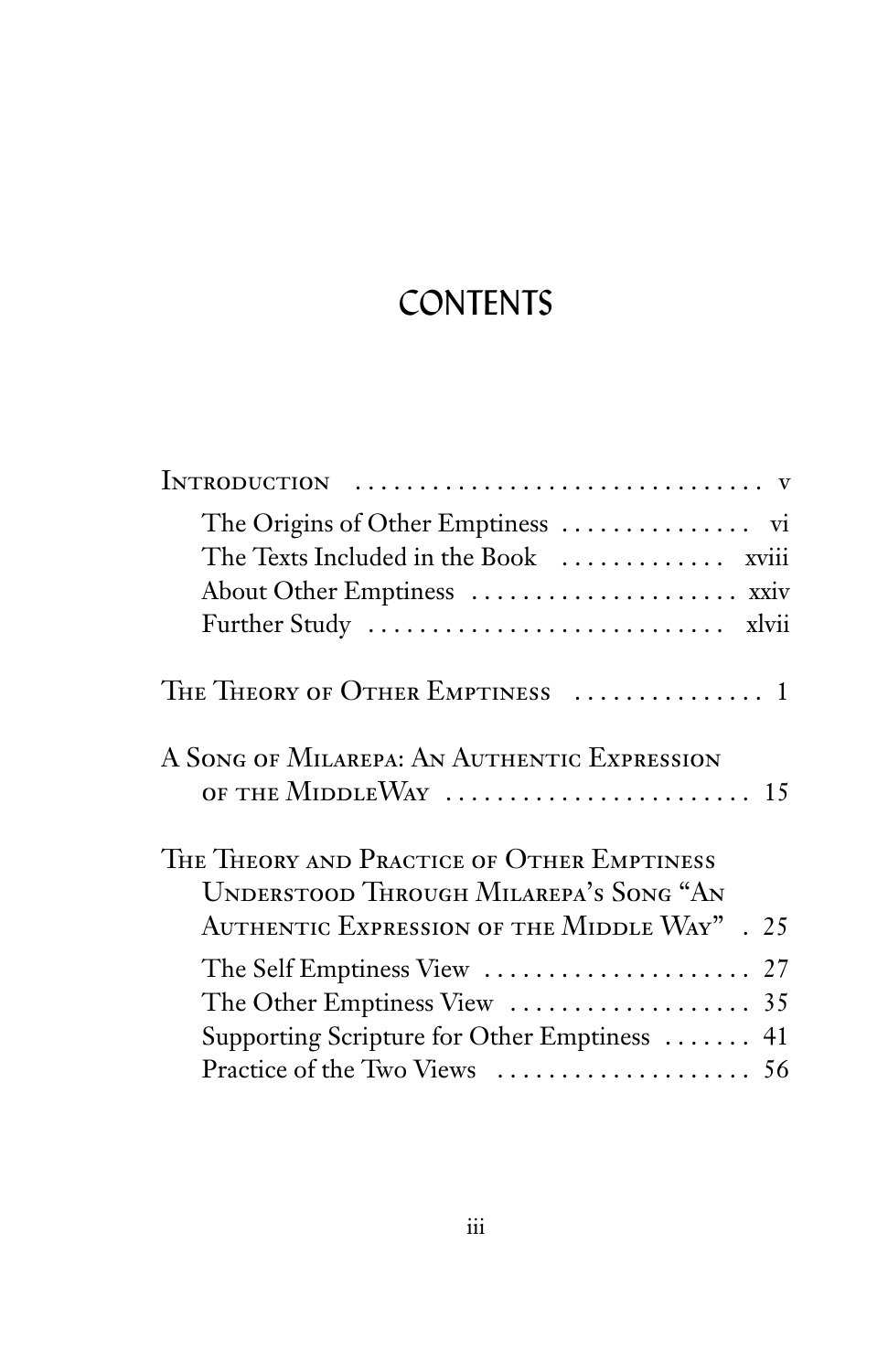| A SONG OF MILAREPA: ULTIMATE GROUND, PATH, |  |
|--------------------------------------------|--|
| THE THEORY AND PRACTICE OF OTHER EMPTINESS |  |
| <b>UNDERSTOOD THROUGH MILAREPA'S SONG</b>  |  |
| "ULTIMATE GROUND, PATH, CONDUCT, AND       |  |
| $F_{\text{RUITION}}$ "                     |  |

### ˜ ˜ ˜

| <b>TIBETAN TEXTS</b>                                                                  |  |
|---------------------------------------------------------------------------------------|--|
| An Authentic Expression of the Middle Way  103<br>Ultimate View, Meditation, Conduct, |  |
| and Fruition $\ldots \ldots \ldots \ldots \ldots \ldots \ldots \ldots \ldots 107$     |  |
|                                                                                       |  |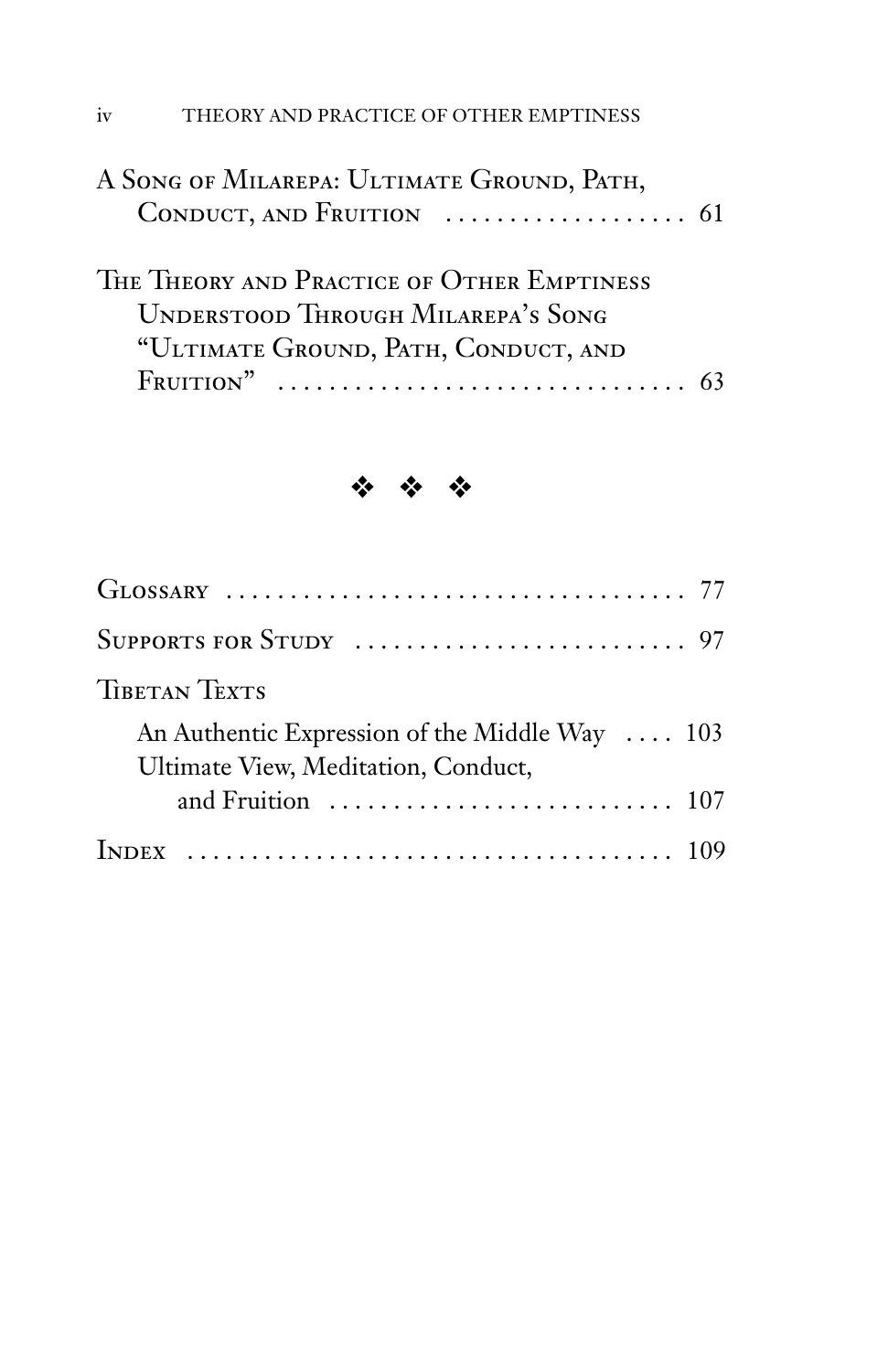### AN EXCERPT FROM THE INTRODUCTION

### About Other Emptiness

#### (...)

#### *The Name "Empty of Other" and its Meaning*

The Tibetan name "zhantong" literally meaning "empty of other"<sup>1</sup> was invented for convenience when speaking of the ultimate meaning of the third turning of the wheel teachings. It was originally coined by the Tibetan yogin Yumowa Mikyo Dorje whose followers became known as the Jonang school. And it was later brought into mainstream use by a throne holder of the Jonang school, Dolpopa Sherab Gyaltsen. After that, it was used in two ways. Firstly, it was used as a name for other emptiness, the situation of being empty of other.

<sup>&</sup>lt;sup>1</sup> The original phrase in Tibetan was "gzhan gyis stong pa" meaning "empty of other". That was shortened to "gzhan stong" with the same meaning. In English it can be written as "other empty" or "other emptiness" or "emptiness of other".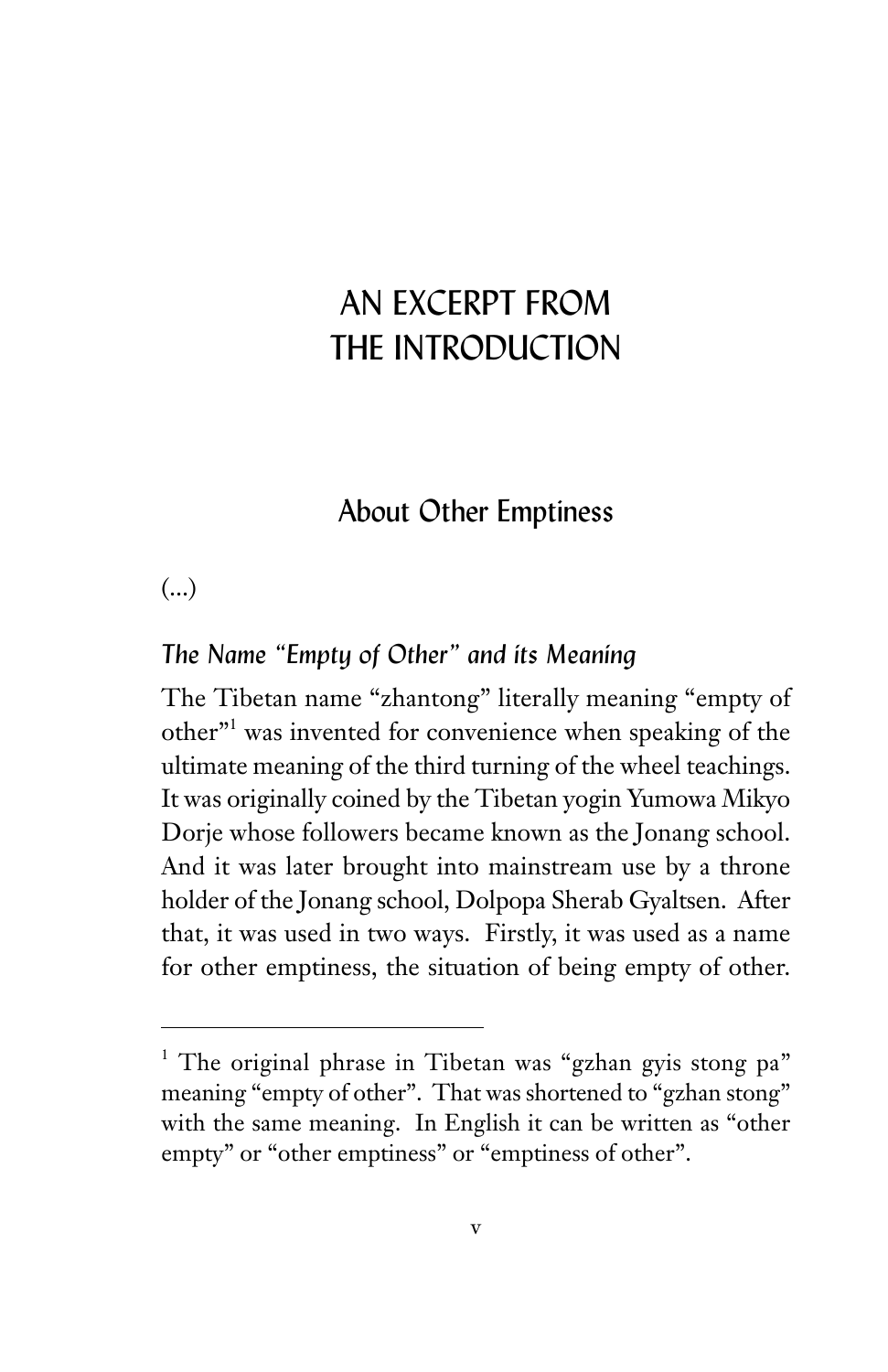Secondly, it was used as a proper name for both the system of teachings that taught being other emptiness and the schools which followed that teaching.

The source of the name "empty of other" has been used to claim that the system of Other Emptiness is not valid. Because the name was a Tibetan invention, the opponents of Other Emptiness have been quick to point out that the name was not used by the Buddha, therefore the teaching could not be valid. However, their argument is simplistic—when the teachings of the third turning given by the Buddha and by his personally appointed regent, Maitreya, are carefully examined, the meaning "empty of other" is clearly visible within in them, even if the exact phrase is not used. For example, the *Highest Continuum* by Maitreya, says:

The element, sugatagarbha, is empty of that which has the characteristic of being separable The adventitious stains …

The phrase there, "sugatagarbha is empty of that which has the characteristic of being separable", is equivalent to "sugatagarbha is empty of that which has the characteristic of being separable because its entity is other than that of sugatagarbha", which is the meaning exactly of "empty of other".

When "other emptiness" is used as the name for a type of emptiness, it is used in a specific way. Emptiness of self was taught in relation to all persons and all phenomena, whereas emptiness of other was only taught in relation to the core of mind, sugatagarbha. The exact meaning of the emptiness of other, then, is that "the element of innate wisdom present in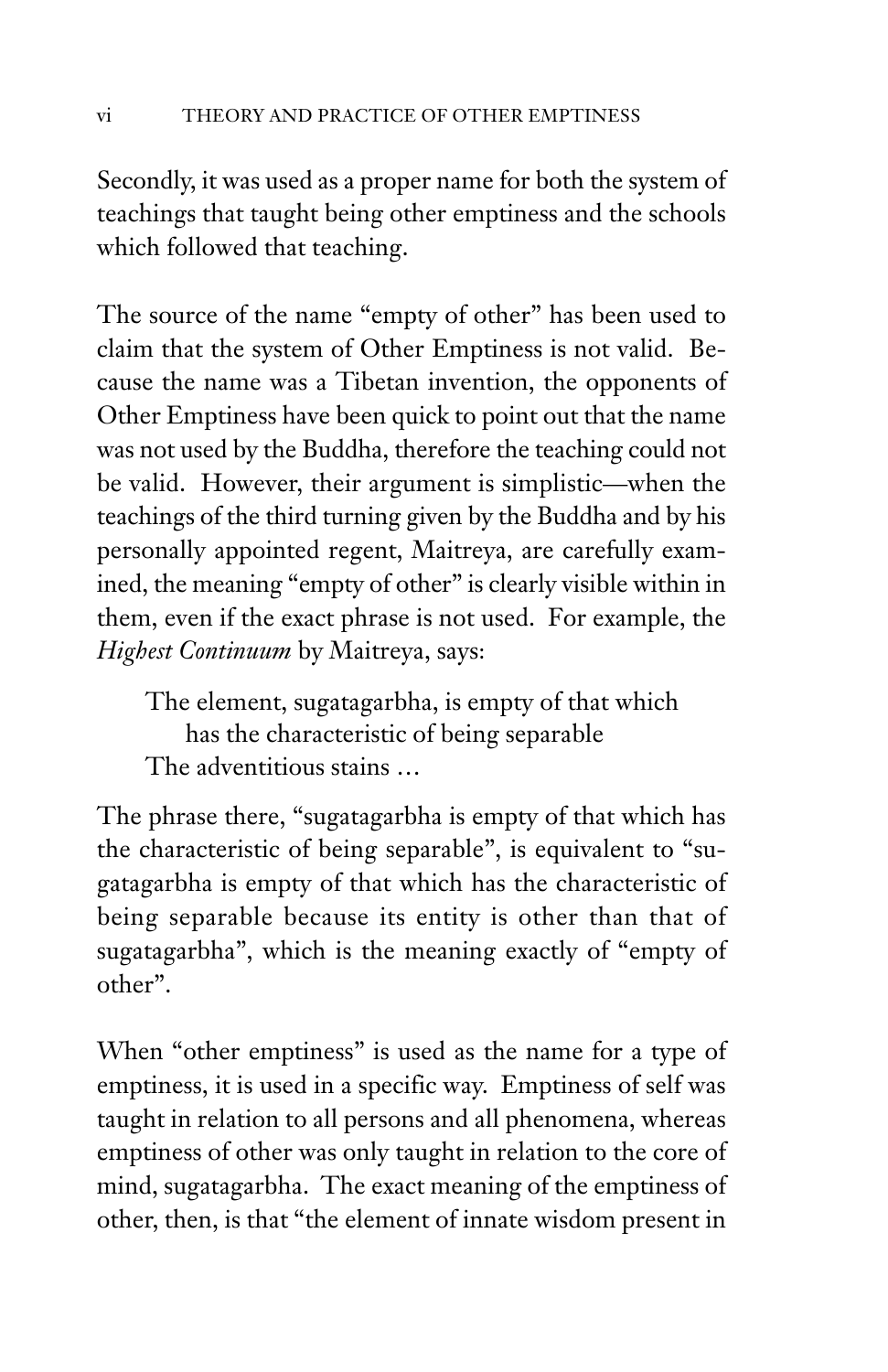every being as the sugatagarbha is *empty of* everything which is *other* than its own entity". And note that, when Yumowa Mikyo Dorje first used the Tibetan words "empty of other", that is exactly how he used them.

When Other Emptiness is used as the name of a teaching, it refers to a very profound teaching focussed on wisdom which can be found in both the third and fourth turnings of the wheel of dharma. It is generally understood that the third turning teaches that there is a seed of enlightenment in all sentient beings and because of that all sentient beings can become enlightened. Other Emptiness goes further by also accepting that certain sūtras of the third turning, called "the heart meaning sūtras"<sup>2</sup> point out that the seed of enlightenment is wisdom which could be accessed directly. The reason for that is that the entity of sugatagarbha does not have the entity of samsaric mind in it.

The samsaric mind that pops up on the surface of wisdom and disappears again is a surface event which is not part of the wisdom itself. Therefore, it is referred to in the third turning sūtras as the "adventitious stains" appearing on the surface of sugatagarbha. Saying that it is an "adventitious" stain on the surface of sugatagarbha is equivalent to saying that it is other than the entity of wisdom. The fact that wisdom is empty of what is other than it means that adventitious samsaric mind can simply be dropped and wisdom can be emptied. How-

<sup>&</sup>lt;sup>2</sup> Followers of Other Emptiness generally accept twenty, sometimes reduced to a short list of ten, sūtras which for them show the heart meaning of all the Buddha's sūtras. They are therefore called the "the group of heart meaning sūtras".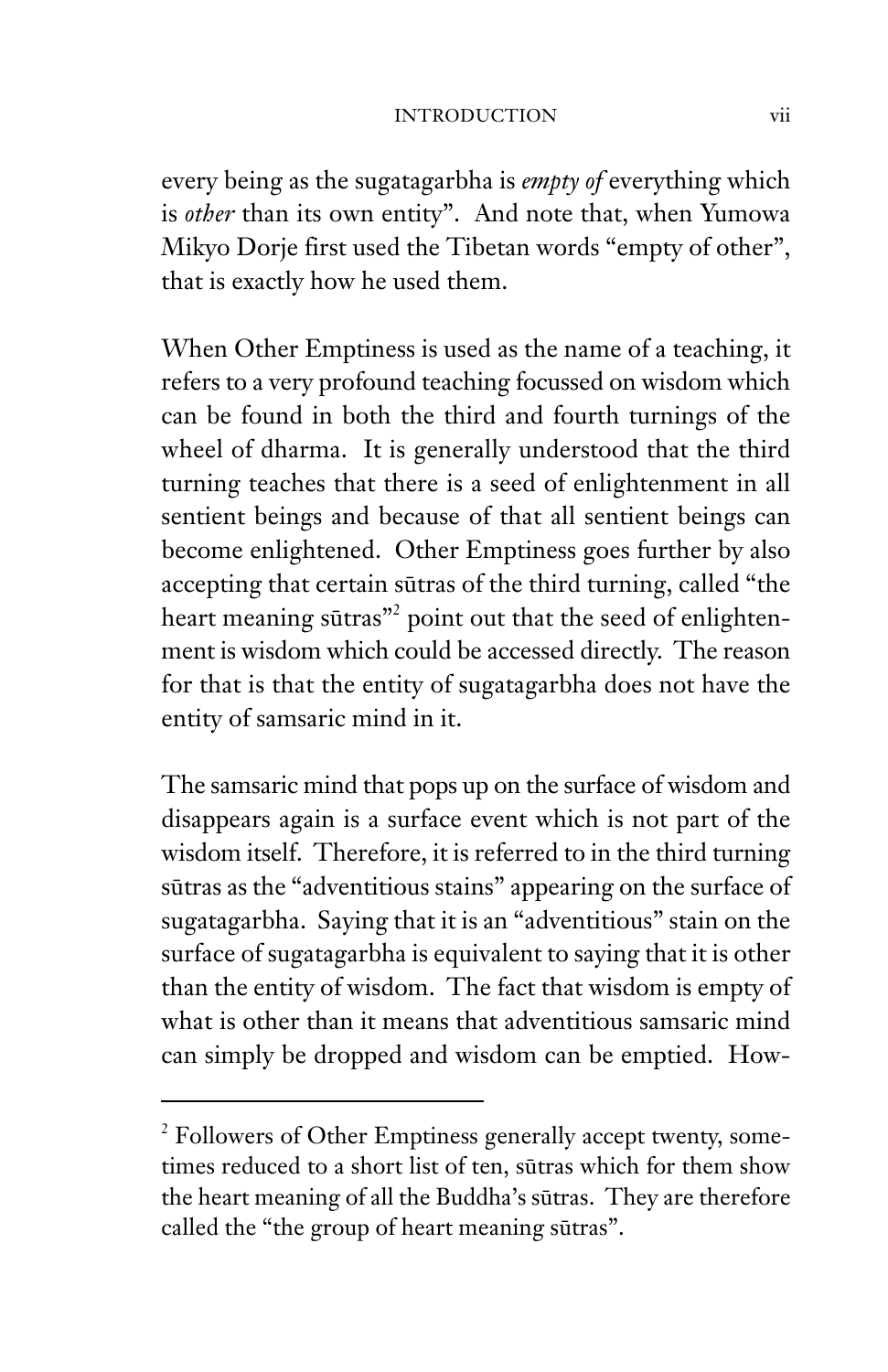ever, emptying it of what is in essence a fiction does not mean that there is nothing left. The process of emptying results in wisdom becoming manifest.

The real teaching of Other Emptiness is that wisdom exists and can be manifested. It is shown clearly in a set of three verses in the *Highest Continuum*, one of which contains the line quoted just above:

The superfact of self-arising occurrence Is what the faithful are to realize. The sun's disk blazing with light Being seen without the eye, there is no seeing.

For this, there is nothing at all to be removed And not the slightest thing to be added. If an authentic view applied to the authentic itself Results in its being authentically seen, there is complete liberation.

The element, sugatagarbha, is empty of that which has the characteristic of being separable, The adventitious stains; it is not that it is empty Of that which has the characteristic of being inseparable, The unsurpassable dharmas.

In short, if you say it directly, the one thing that spiritually inclined sentient beings must do is realize the self-existing, superior fact of reality. They must see their own wisdom which blazes brilliant as the sun. This happens by wisdom seeing itself, not the usual process of seeing with the eyes. In order for wisdom to see itself, the path of meditation to be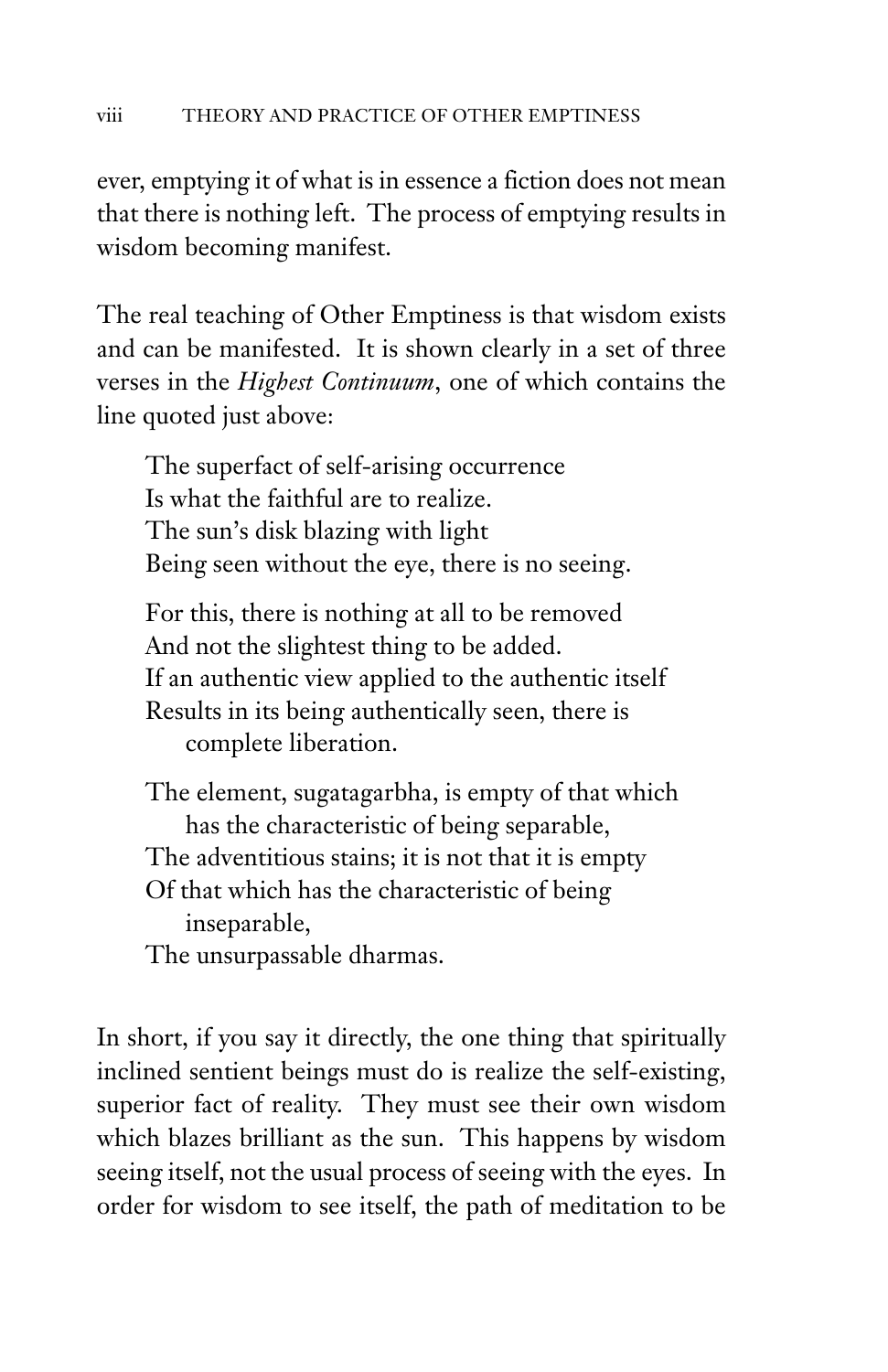#### INTRODUCTION ix

followed is one in which nothing is to be eliminated and nothing is to be newly added; the wisdom is allowed simply to realize itself. That sort of path will work precisely because the things which are normally regarded as something to be removed—all the superficial slime and muck of samsara—are not really part of the wisdom and hence can be allowed to subside of themselves and because the things which are normally regarded as something to be developed through practising the spiritual path—all the unsurpassable good qualities of enlightened being—are contained within the wisdom already, so can simply be allowed to manifest.

The ultimate summation is found in two very famous lines from the *Hevajra Tantra*:

Sentient beings are buddha itself, But are obscured by adventitious stains.

#### *Two Emptinesses are an Essential Part of the Other Emptiness Teaching*

A crucial point about the Other Emptiness system of teaching is that it does not reject the emptiness of self taught in the second turning of the wheel in favour of the emptiness of other which it finds in the third turning. Instead, it regards the emptiness of self taught in the second turning as an indispensable step towards the emptiness of other taught in the third turning. This is a key point of the view of Other Emptiness and has to be understood by anyone who wants to follow that system as a practical path to enlightenment.

(introduction continues ...)